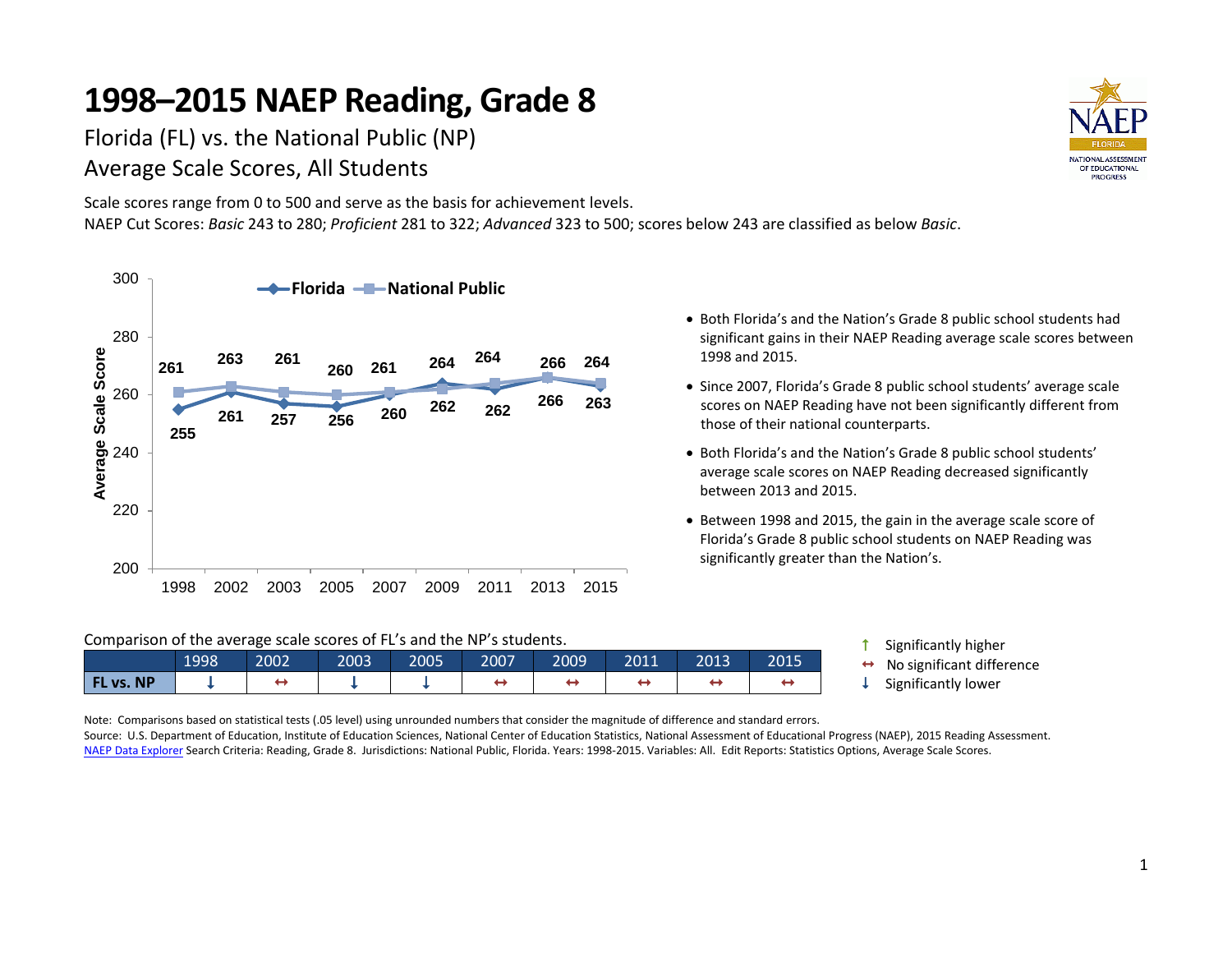Florida (FL) vs. the National Public (NP)

### Achievement Levels: at or above *Basic* and at or above *Proficient*, All Students

Scale scores range from 0 to 500 and serve as the basis for achievement levels. NAEP Cut Scores: *Basic* 243 to 280; *Proficient* 281 to 322; *Advanced* 323 to 500; scores below 243 are classified as below *Basic*.



- There was a significant gain in the percentage of both Florida's and the Nation's Grade 8 public school students performing at or above *Basic* and at or above *Proficient* on NAEP Reading between 1998 and 2015.
- Since 2007, Florida's percentages of Grade 8 public school students performing at or above *Basic* and at or above *Proficient* on NAEP Reading have not been significantly different from those of their national counterparts.
- Between 2013 and 2015, neither Florida's nor the Nation's Grade 8 public school students had significant gains in their percentages scoring at or above *Basic* and at or above *Proficient* on NAEP Reading.
- Between 1998 and 2015, the gains in the percentages of Florida's Grade 8 public school students performing at or above *Basic* and at or above *Proficient* on NAEP Reading were significantly greater than the gains of their national counterparts.

### Comparison of the percentages of FL's and the NP's students performing at or above *Basic* and at or above *Proficient.*

|                                           | 1998 | 2002 | 2003 | 2005 | 2007 | 2009 | 2011 | 2013 | 2015' |
|-------------------------------------------|------|------|------|------|------|------|------|------|-------|
| at or above <i>Basic</i> – FL vs. NP      |      |      |      |      |      |      |      |      |       |
| at or above <i>Proficient</i> – FL vs. NP |      |      |      |      | ↤    |      |      |      |       |

- Significantly higher
- No significant difference
- Significantly lower

Notes: Comparisons based on statistical tests (.05 level) using unrounded numbers that consider the magnitude of difference and standard errors.

At or above *Basic*: Partial mastery of prerequisite knowledge and skills needed for proficient work; At or above *Proficient*: Mastery of complex material; higher than Grade level performance. Source: U.S. Department of Education, Institute of Education Sciences, National Center of Education Statistics, National Assessment of Educational Progress (NAEP), 2015 Reading Assessment. [NAEP Data Explorer S](http://nces.ed.gov/nationsreportcard/naepdata/)earch Criteria: Reading, Grade 8. Jurisdictions: National Public, Florida. Years: 1998-2015. Variables: All. Edit Reports: Statistics Options, Achievement Levels, Cumulative.

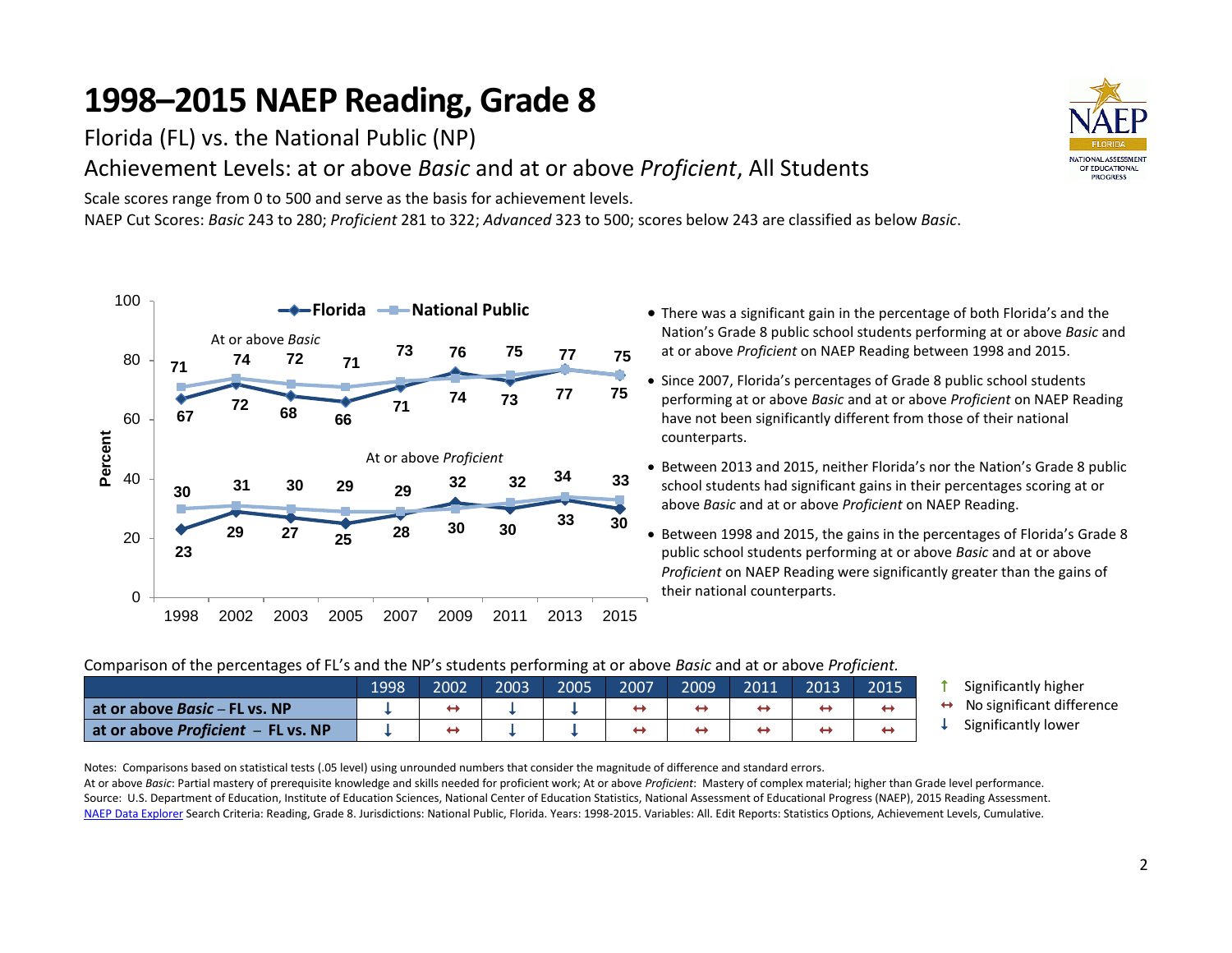Florida (FL) vs. the National Public (NP) Average Scale Scores, Race/Ethnicity

Scale scores range from 0 to 500 and serve as the basis for achievement levels. NAEP Cut Scores: *Basic* 243 to 280; *Proficient* 281 to 322; *Advanced* 323 to 500; scores below 243 are classified as below *Basic*.



- Between 1998 and 2015, the gains of Florida's and the Nation's Grade 8 public school White and Black students' average scale scores on NAEP Reading were significant. Only the Nation had a significant gain in their Hispanic scores between 1998 and 2015.
- In 2013 and 2015, Florida's Grade 8 public school Hispanic and Black students scored significantly higher than their national counterparts on NAEP Reading. Florida's White students continued to score not significantly different from their national counterparts.
- Between 2013 and 2015, Florida's Grade 8 public school White, Hispanic and Black students' average scale scores on NAEP Reading did not change significantly; however, the Nation's scores for all three groups lowered significantly between the two years.
- Between 1998 and 2015, the gains in the average scale scores of Florida's Grade 8 public school Black students on NAEP Reading were significantly greater than the Nation's. The changes in both Florida's and the Nation's White and Hispanic students were not significantly different between the two years.

### Comparison of the average scale scores of FL's and the NP's White, Hispanic, and Black students.

|                        | 1998 | 2002              | 2003              | 2005 | 2007              | 2009              | 2011              | 2013              | 2015 |
|------------------------|------|-------------------|-------------------|------|-------------------|-------------------|-------------------|-------------------|------|
| White $-$ FL vs. NP    |      | $\leftrightarrow$ | $\leftrightarrow$ |      | $\leftrightarrow$ | $\leftrightarrow$ | $\leftrightarrow$ | $\leftrightarrow$ | ←    |
| Hispanic $-$ FL vs. NP | ↔    | $\leftrightarrow$ |                   |      |                   |                   |                   |                   |      |
| Black – FL vs. NP      |      | ↔                 |                   |      | $\leftrightarrow$ |                   | $\leftrightarrow$ |                   |      |

- Significantly higher
- $\leftrightarrow$  No significant difference
- Significantly lower

Note: Comparisons based on statistical tests (.05 level) using unrounded numbers that consider the magnitude of difference and standard errors.

Source: U.S. Department of Education, Institute of Education Sciences, National Center of Education Statistics, National Assessment of Educational Progress (NAEP), 2015 Reading Assessment. [NAEP Data Explorer S](http://nces.ed.gov/nationsreportcard/naepdata/)earch Criteria: Reading, Grade 8. Jurisdictions: National Public, Florida. Years: 1998-2015. Variables: Race/Ethnicity used to report trends, school-reported. Edit Reports: Statistics Options, Average Scale Scores.

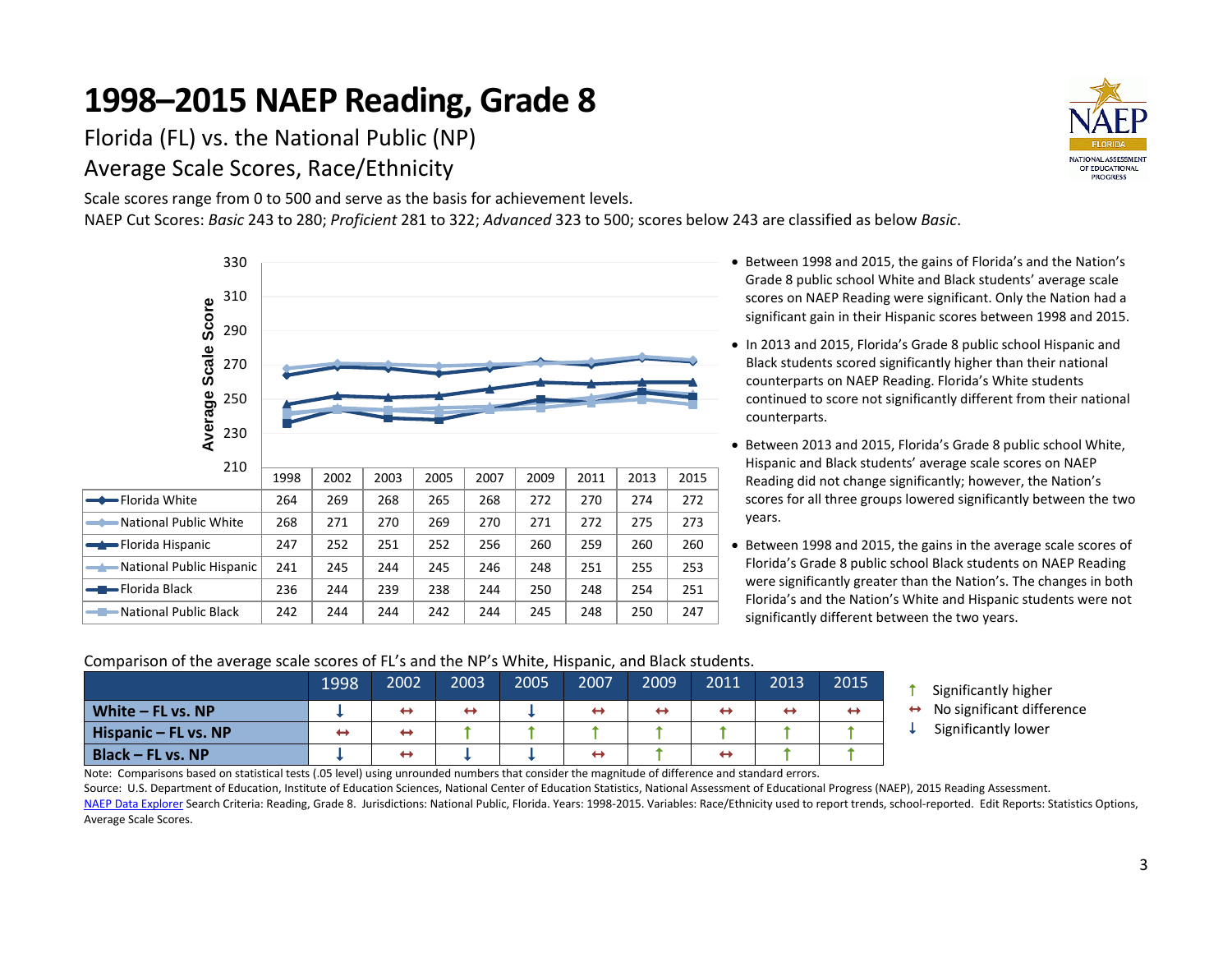Florida (FL) vs. the National Public (NP) Achievement Level: at or above *Basic*, Race/Ethnicity

Scale scores range from 0 to 500 and serve as the basis for achievement levels.

NAEP Cut Scores: *Basic* 243 to 280; *Proficient* 281 to 322; *Advanced* 323 to 500; scores below 243 are classified as below *Basic*.





- There was a significant gain in the percentage of both Florida's and the Nation's Grade 8 public school Black students performing at or above *Basic* on NAEP Reading between 1998 and 2015. Only the Nation's percentages of White and Hispanic students had significant gains between the two years. The percentages of Florida's White and Hispanic students did not change significantly between the two years.
- Florida's percentage of Grade 8 public school Hispanic students performing at or above *Basic* on NAEP Reading remained significantly higher than the Nation's, Florida's percentage of White students remained not significantly different from the Nation's, and Florida's percentage of Black students declined from higher than the Nation in 2013 to not significantly different from them in 2015.
- Between 2013 and 2015, the Nation's Grade 8 public school White and Black students had significant gains in the percentages of students scoring at or above *Basic*. Florida's percentages between the two years did not change significantly. Neither Florida's nor the Nation's Hispanics had changes in their percentages scoring at or above *Basic* between 2013 and 2015.
- Between 1998 and 2015, the gains in the percentages of Florida's public school Grade 8 Black students performing at or above *Basic* on NAEP Reading were significantly greater than the gains of their national counterparts. The changes for Florida's and the Nation's White and Hispanic students between 1998 and 2015 were not significantly different.

### Comparison of the percentages of FL's and the NP's White, Hispanic, and Black students performing at or above *Basic.*

|                          | 1998 | 2002              | 2003              | 2005 | 2007              | 2009              | 2011              | 2013              | 2015 |
|--------------------------|------|-------------------|-------------------|------|-------------------|-------------------|-------------------|-------------------|------|
| White $-$ FL vs. NP      | ↔    | ↔                 |                   |      | $\leftrightarrow$ | $\leftrightarrow$ | ↔                 | $\leftrightarrow$ |      |
| Hispanic – FL vs. NP     | ↔    | $\leftrightarrow$ |                   |      |                   |                   |                   |                   |      |
| <b>Black - FL vs. NP</b> | ↔    | ↔                 | $\leftrightarrow$ | ↔    | ↔                 |                   | $\leftrightarrow$ |                   |      |

- **1** Significantly higher
- No significant difference
- Significantly lower

Notes: Comparisons based on statistical tests (.05 level) using unrounded numbers that consider the magnitude of difference and standard errors. At or above *Basic*: Partial mastery of prerequisite knowledge and skills needed for proficient work.

Source: U.S. Department of Education, Institute of Education Sciences, National Center of Education Statistics, National Assessment of Educational Progress (NAEP), 2015 Reading Assessment. [NAEP Data Explorer S](http://nces.ed.gov/nationsreportcard/naepdata/)earch Criteria: Reading, Grade 8. Jurisdictions: National Public, Florida. Years: 1998-2015. Variables: Race/Ethnicity used to report trends, school-reported. Edit Reports: Statistics Options, Achievement Levels, Cumulative.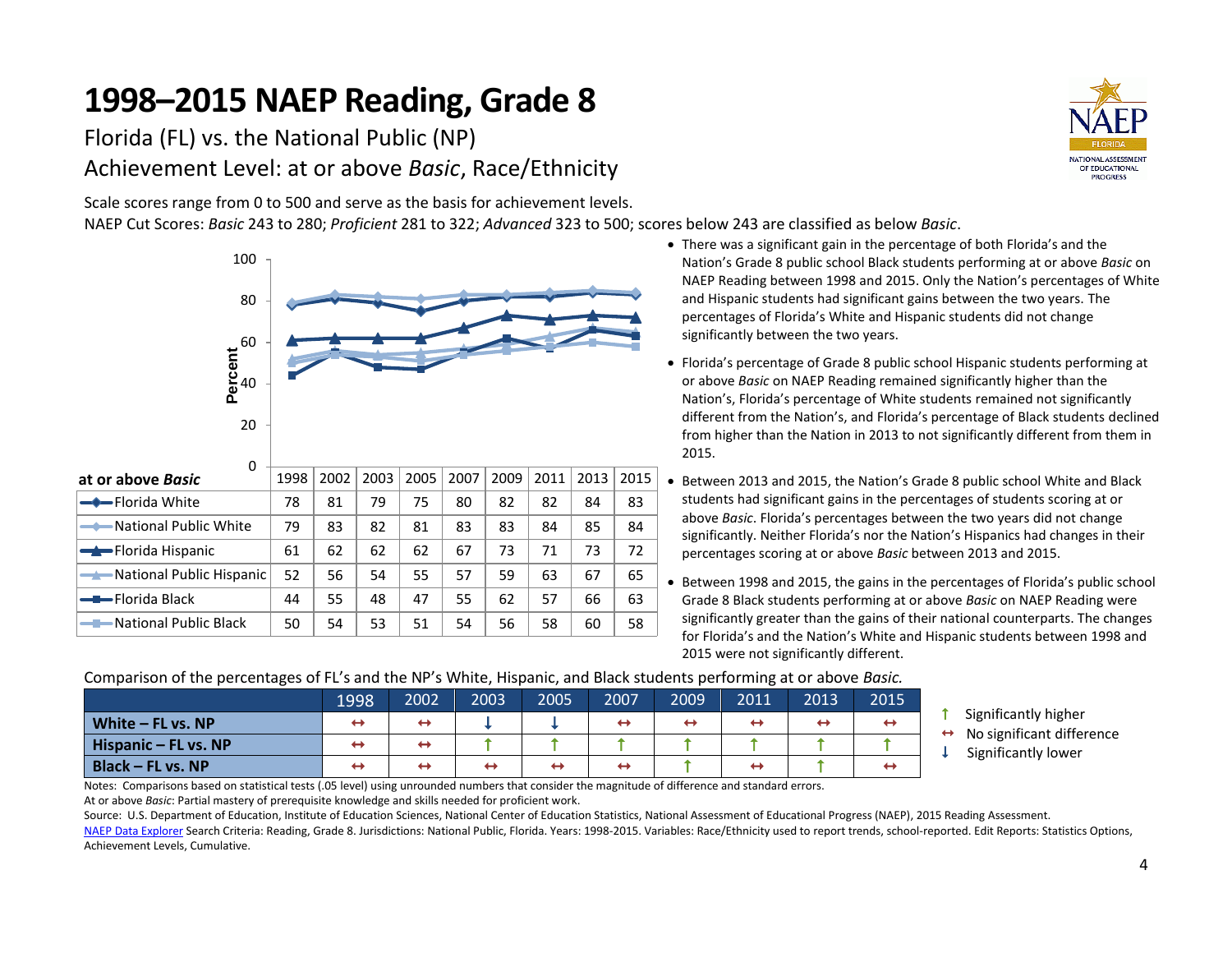Florida (FL) vs. the National Public (NP) Achievement Level: at or above *Proficient*, Race/Ethnicity

Scale scores range from 0 to 500 and serve as the basis for achievement levels. NAEP Cut Scores: *Basic* 243 to 280; *Proficient* 281 to 322; *Advanced* 323 to 500; scores below 243 are classified as below *Basic*.





- There were significant gains in the percentages of both Florida's and the Nation's Grade 8 public school White, Hispanic and Black students performing at or above *Proficient* on NAEP Reading between 1998 and 2015.
- Between 2013 and 2015, the percentage of Florida's Grade 8 public school Hispanic students scoring at or above *Proficient* on NAEP Reading moved from being higher than the Nation's to not significantly different from them. Florida's White and Black students continued to perform not significantly different from their national counterparts.
- Between 2013 and 2015, the Nation's Grade 8 public school White students had a significant decrease in the percentage of students scoring at or above *Proficient* on NAEP Reading. There were no significant differences between the two years in percentages of Florida's White, Hispanic and Black students and the Nation's Hispanic and Black students.
- Between 1998 and 2015, the gains in the percentages of Florida's Grade 8 public school White, Hispanic and Black students performing at or above *Proficient* on NAEP Reading were not significantly different from the gains of their national counterparts.

Comparison of the percentages of FL's and the NP's White, Hispanic, and Black students performing at or above *Proficient.*

|                          | 1998              | 2002              | 2003 | 2005 | 2007 | 2009 | 2011 | 2013              | 2015              |  |
|--------------------------|-------------------|-------------------|------|------|------|------|------|-------------------|-------------------|--|
| White $-$ FL vs. NP      |                   | ↔                 |      |      |      | ↔    | ↔    | $\leftrightarrow$ | $\leftrightarrow$ |  |
| Hispanic $-$ FL vs. NP   | $\leftrightarrow$ | ↔                 |      |      |      |      |      |                   |                   |  |
| <b>Black - FL vs. NP</b> | ↔                 | $\leftrightarrow$ | ↔    | −    |      | ↤    |      | $\leftrightarrow$ |                   |  |

- Significantly higher
- No significant difference
- Significantly lower

Notes: Comparisons based on statistical tests (.05 level) using unrounded numbers that consider the magnitude of difference and standard errors.

At or above *Proficient*: Mastery of complex material; higher than Grade level performance.

Source: U.S. Department of Education, Institute of Education Sciences, National Center of Education Statistics, National Assessment of Educational Progress (NAEP), 2015 Reading Assessment.

[NAEP Data Explorer S](http://nces.ed.gov/nationsreportcard/naepdata/)earch Criteria: Reading, Grade 8. Jurisdictions: National Public, Florida. Years: 1998-2015. Variables: Race/Ethnicity used to report trends, school-reported. Edit Reports: Statistics Options, Achievement Levels, Cumulative.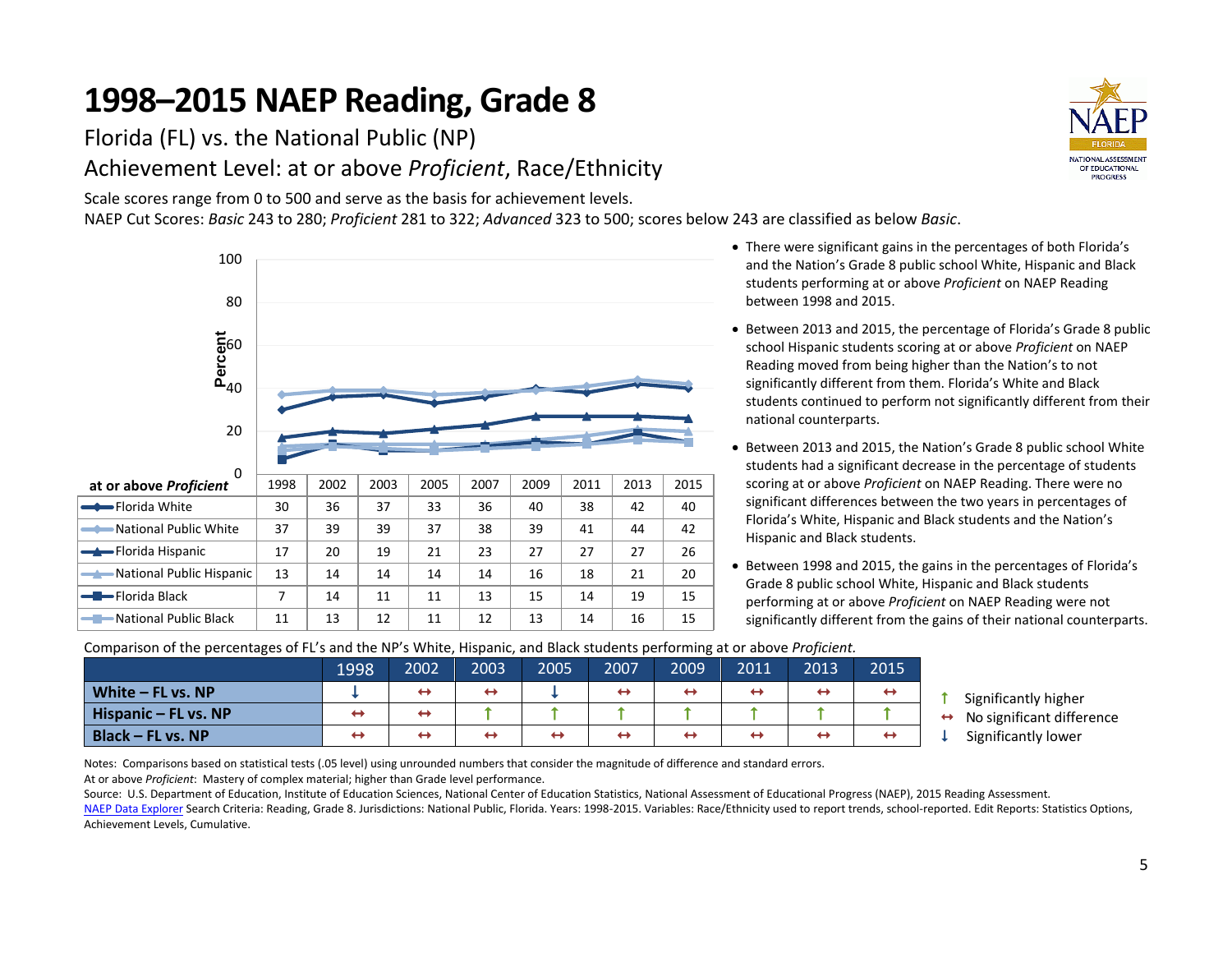Florida (FL) vs. the National Public (NP)

Average Scale Scores, Eligibility for National School Lunch Program (NSLP)

Scale scores range from 0 to 500 and serve as the basis for achievement levels. NAEP Cut Scores: *Basic* 243 to 280; *Proficient* 281 to 322; *Advanced* 323 to 500; scores below 243 are classified as below *Basic*.



- Both Florida's and the Nation's Grade 8 public school students eligible for the National School Lunch Program (NSLP) made significant gains in their NAEP Reading average scale scores between 1998 and 2015.
- In 2013 and 2015, Florida's Grade 8 public school students eligible for the NSLP had NAEP Reading average scale scores that were significantly higher than those of their national counterparts.
- The average scale score on NAEP Reading for the Nation's Grade 8 public school students eligible for the NSLP decreased between 2013 and 2015. Florida's scores did not change significantly between the two years.
- Between 1998 and 2015, the gain in the average scale score of Florida's Grade 8 public school students eligible for the NSLP on NAEP Reading was significantly greater than the Nation's.

#### Comparison of the average scale scores of FL's and the NP's students eligible for NSLP.

|                             | 1998' | 2002 | 2003 | 2005 | 2007 | 2009 | 2011 | 2013 | 2015 | ← |
|-----------------------------|-------|------|------|------|------|------|------|------|------|---|
| $NSLP$ Eligible – FL vs. NP |       |      |      |      |      |      |      |      |      |   |

- Significantly higher
- No significant difference
- Significantly lower

Note: Comparisons based on statistical tests (.05 level) using unrounded numbers that consider the magnitude of difference and standard errors.

Source: U.S. Department of Education, Institute of Education Sciences, National Center of Education Statistics, National Assessment of Educational Progress (NAEP), 2015 Reading Assessment. [NAEP Data Explorer S](http://nces.ed.gov/nationsreportcard/naepdata/)earch Criteria: Reading, Grade 8. Jurisdictions: National Public, Florida. Years: 1998-2015. Variables: National School Lunch Program eligibility, 3 categories. Edit Reports: Statistics Options, Average Scale Scores.

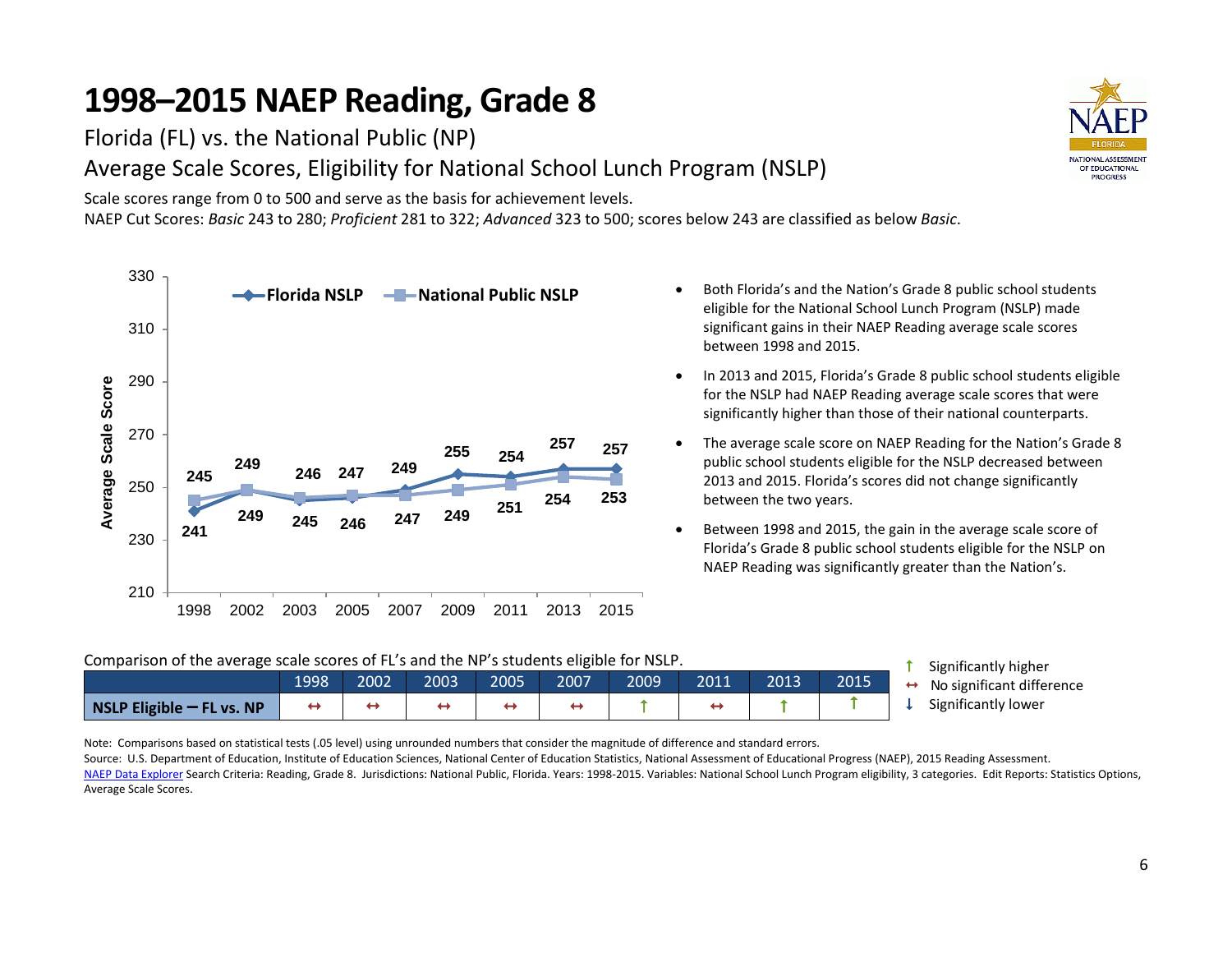Florida (FL) vs. the National Public (NP)

Achievement Levels: at or above *Basic* and at or above *Proficient* Eligibility for National School Lunch Program (NSLP)

Scale scores range from 0 to 500 and serve as the basis for achievement levels. NAEP Cut Scores: *Basic* 243 to 280; *Proficient* 281 to 322; *Advanced* 323 to 500; scores below 243 are classified as below *Basic*.

Notes: Comparisons based on statistical tests (.05 level) using unrounded numbers that consider the magnitude of difference and standard errors.



Achievement Levels, Cumulative.

- There were significant gains in the percentages of both Florida's and the Nation's Grade 8 public school students eligible for the National School Lunch Program (NSLP) performing at or above *Basic* and at or above *Proficient* on NAEP Reading between 1998 and 2015.
- The percentage of Florida's Grade 8 public school students eligible for the NSLP performing at or above *Basic* on NAEP Reading was significantly higher than the percentage of their national counterparts in 2013 and 2015. Florida's percentage of NSLP eligible students scoring at or above *Proficient* remained not significantly different from that of their national counterparts.
- The percentage of the Nation's Grade 8 public school students eligible for the NSLP performing at or above *Basic* on NAEP Reading decreased between 2013 and 2015 but the percentage performing at or above *Proficient* stayed the same. Florida's NSLP scores for students performing at or above *Basic* and at or above *Proficient* did not change significantly between 2013 and 2015.
- Between 1998 and 2015, the gains in the percentages of Florida's Grade 8 public school students eligible for the NSLP performing at or above *Basic* and at or above *Proficient* on NAEP Reading were significantly greater than the gains of their national counterparts.

| Companion or the percentages of FE's and the NE stadents engine for NSEF performing at or above <i>basic</i> and at or above <i>Flo</i> percint. |      |      |      |      |      |      |      |      |      |            |
|--------------------------------------------------------------------------------------------------------------------------------------------------|------|------|------|------|------|------|------|------|------|------------|
|                                                                                                                                                  | 1998 | 2002 | 2003 | 2005 | 2007 | 2009 | 2011 | 2013 | 2015 | Significar |
| <b>NSLP Eligible at or above Basic <math>-</math> FL vs. NP</b>                                                                                  |      |      |      |      |      |      |      |      |      | No signif  |
| NSLP Eligible at or above Proficient $-$ FL vs. NP                                                                                               |      |      |      |      |      |      |      |      |      | Significar |

Comparison of the percentages of FL's and the NP's students eligible for NSLP performing at or above *Basic* and at or above *Proficient.*

At or above *Basic*: Partial mastery of prerequisite knowledge and skills needed for proficient work; At or above *Proficient*: Mastery of complex material; higher than Grade level performance. Source: U.S. Department of Education, Institute of Education Sciences, National Center of Education Statistics, National Assessment of Educational Progress (NAEP), 2015 Reading Assessment.

[NAEP Data Explorer S](http://nces.ed.gov/nationsreportcard/naepdata/)earch Criteria: Reading, Grade 8. Jurisdictions: National Public, Florida. Years: 1998-2015. Variables: National School Lunch Program eligibility, 3 categories. Edit Reports: Statistics Options,

- ntly higher
- ficant difference
- ntly lower

**NATIONAL ASSESSMENT** OF EDUCATIONAL **PROGRESS** 

7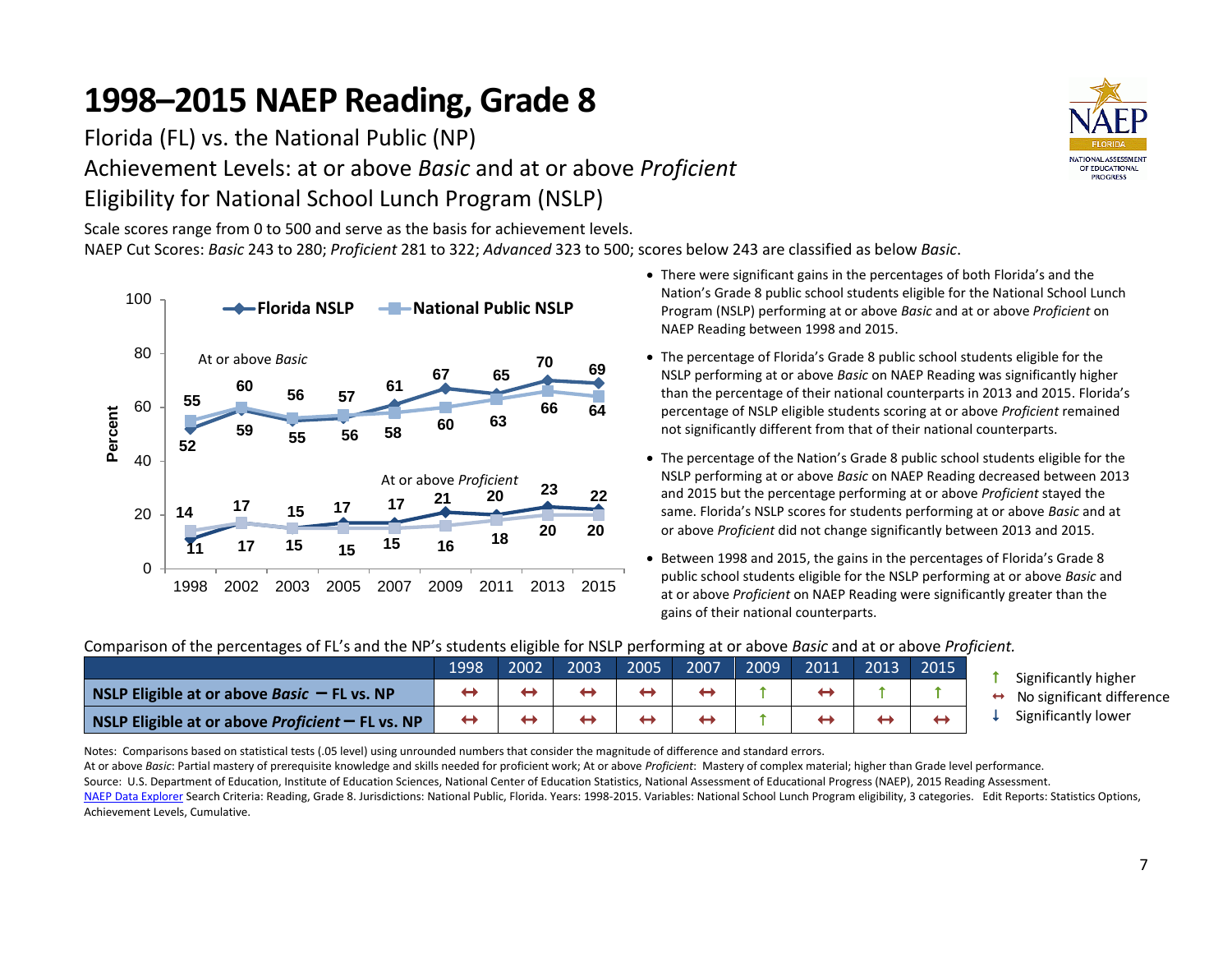Florida (FL) vs. the National Public (NP) Average Scale Scores, Students with Disabilities (SD)

Scale scores range from 0 to 500 and serve as the basis for achievement levels. NAEP Cut Scores: *Basic* 243 to 280; *Proficient* 281 to 322; *Advanced* 323 to 500; scores below 243 are classified as below *Basic*.



#### Comparison of the average scale scores of FL's and the NP's SD's.

|                  | 1998 | 2002 | 2003 | 2005 | 2007 | 2009 | 2011 | 2013 | 2015 |
|------------------|------|------|------|------|------|------|------|------|------|
| $SD - FL vs. NP$ |      |      |      |      |      |      |      |      |      |

 Florida's Grade 8 public school students with disabilities (SD) had a significant gain in their average scale scores on NAEP Reading between 1998 and 2015, while the Nation's SD student scores did not change significantly between the two years.

- Since 2009, Florida's Grade 8 public school SD students' average scale scores on NAEP Reading have been significantly higher than those of their national counterparts.
- The Nation's Grade 8 public school SD students had a significant decline in their average scale scores on NAEP Reading between 2013 and 2015. Florida's scores did not change significantly between the two years.
- Between 1998 and 2015, Florida's and the Nation's gains in average scale scores of Grade 8 public school SD students on NAEP Reading were not significantly different.

**1** Significantly higher

 $\leftrightarrow$  No significant difference

 $\downarrow$  Significantly lower

Note: Comparisons based on statistical tests (.05 level) using unrounded numbers that consider the magnitude of difference and standard errors.

Source: U.S. Department of Education, Institute of Education Sciences, National Center of Education Statistics, National Assessment of Educational Progress (NAEP), 2015 Reading Assessment. [NAEP Data Explorer S](http://nces.ed.gov/nationsreportcard/naepdata/)earch Criteria: Reading, Grade 8. Jurisdictions: National Public, Florida. Years: 1998-2015. Variables: Disability status of student, including those with 504 plan. Edit Reports: Statistics Options, Average Scale Scores.

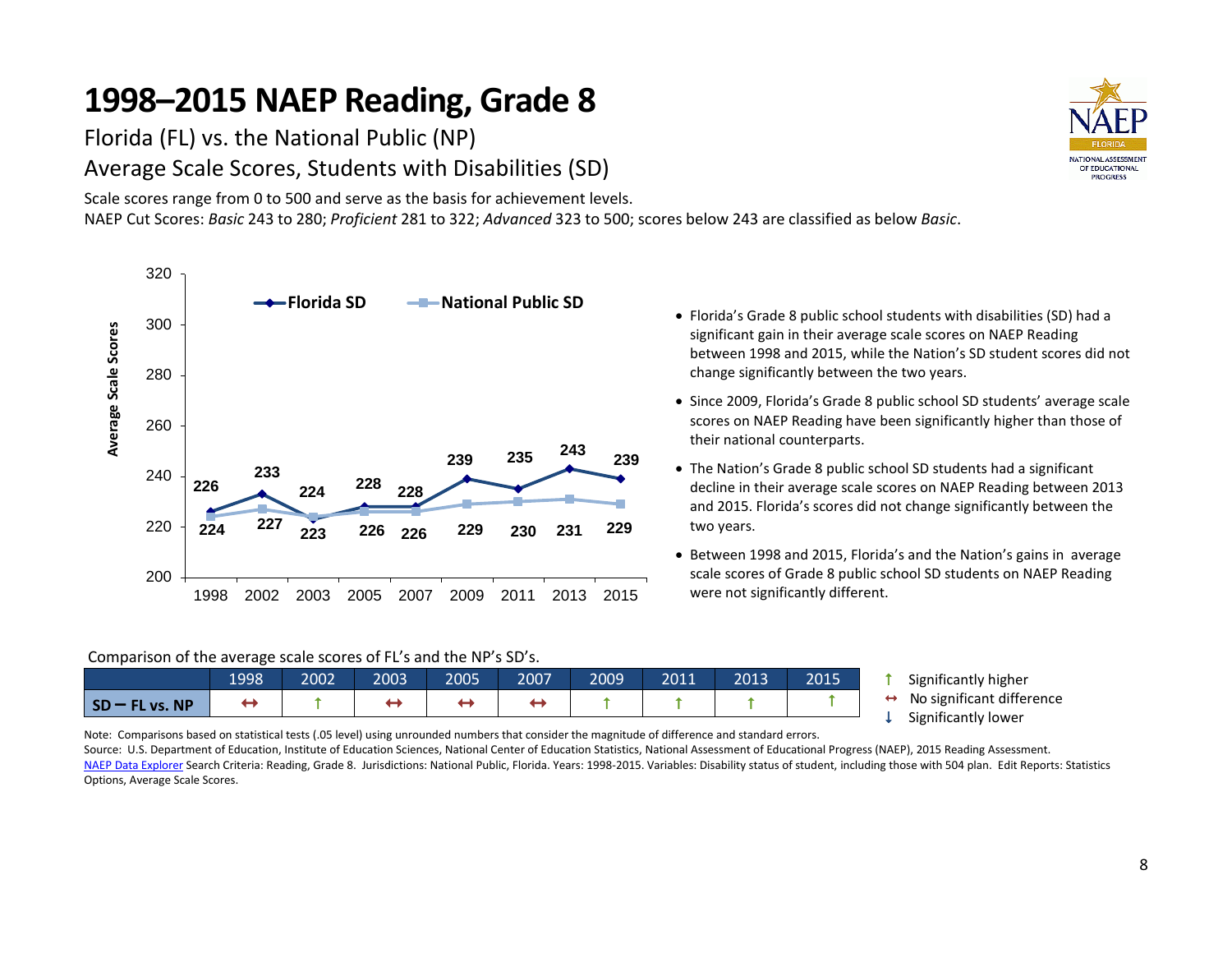Florida (FL) vs. the National Public (NP)

Achievement Levels: at or above *Basic* and at or above *Proficient*, Students with Disabilities (SD)

Scale scores range from 0 to 500 and serve as the basis for achievement levels. NAEP Cut Scores: *Basic* 243 to 280; *Proficient* 281 to 322; *Advanced* 323 to 500; scores below 243 are classified as below *Basic.* 



- There were no significant changes in the percentages of Florida's and the Nation's Grade 8 public school students with disabilities (SD) performing at or above *Basic* and at or above *Proficient* on NAEP Reading between 1998 and 2015.
- In 2013 and 2015, the percentages of Florida's Grade 8 public school SD students scoring at or above *Basic* on NAEP Reading were greater than those of their national counterparts.
- Florida's percentage of Grade 8 public school SD students performing at or above *Proficient* on NAEP Reading changed from being significantly higher than the Nation in 2013 to not significantly different from the Nation in 2015.
- The Nation's percentage of Grade 8 public school SD students scoring at or above *Basic* on NAEP Reading decreased significantly between 2013 and 2015. However, the Nation's at or above *Proficient* percentage and Florida's percentages of students scoring at or above *Basic* and at or above *Proficient* did not change significantly between 2013 and 2015.
- Between 1998 and 2015, the gains in the percentages of Florida's Grade 8 SD public school students performing at or above *Basic* and at or above *Proficient* on NAEP Reading were not significantly different from those of their national counterparts.

### Comparison of the percentages of FL's and the NP's SD's performing at or above *Basic* and at or above *Proficient.*

|                                                | 1998 | 2002 | 2003 | 2005 | 2007 | 2009 | 2011 | 2013 | 2015 |
|------------------------------------------------|------|------|------|------|------|------|------|------|------|
| SD at or above <i>Basic</i> $-$ FL vs. NP      |      |      |      |      |      |      |      |      |      |
| SD at or above <i>Proficient</i> $-$ FL vs. NP |      |      |      |      |      |      |      |      |      |

- Significantly higher
- $\leftrightarrow$  No significant difference
- Significantly lower

Notes: Comparisons based on statistical tests (.05 level) using unrounded numbers that consider the magnitude of difference and standard errors.

At or above *Basic*: Partial mastery of prerequisite knowledge and skills needed for proficient work; At or above *Proficient*: Mastery of complex material; higher than Grade level performance. Source: U.S. Department of Education, Institute of Education Sciences, National Center of Education Statistics, National Assessment of Educational Progress (NAEP), 2015 Reading Assessment. [NAEP Data Explorer S](http://nces.ed.gov/nationsreportcard/naepdata/)earch Criteria: Reading, Grade 8. Jurisdictions: National Public, Florida. Years: 1998-2015. Variables: Disability status of student, including those with 504 plan. Edit Reports: Statistics Options, Achievement Levels, Cumulative.

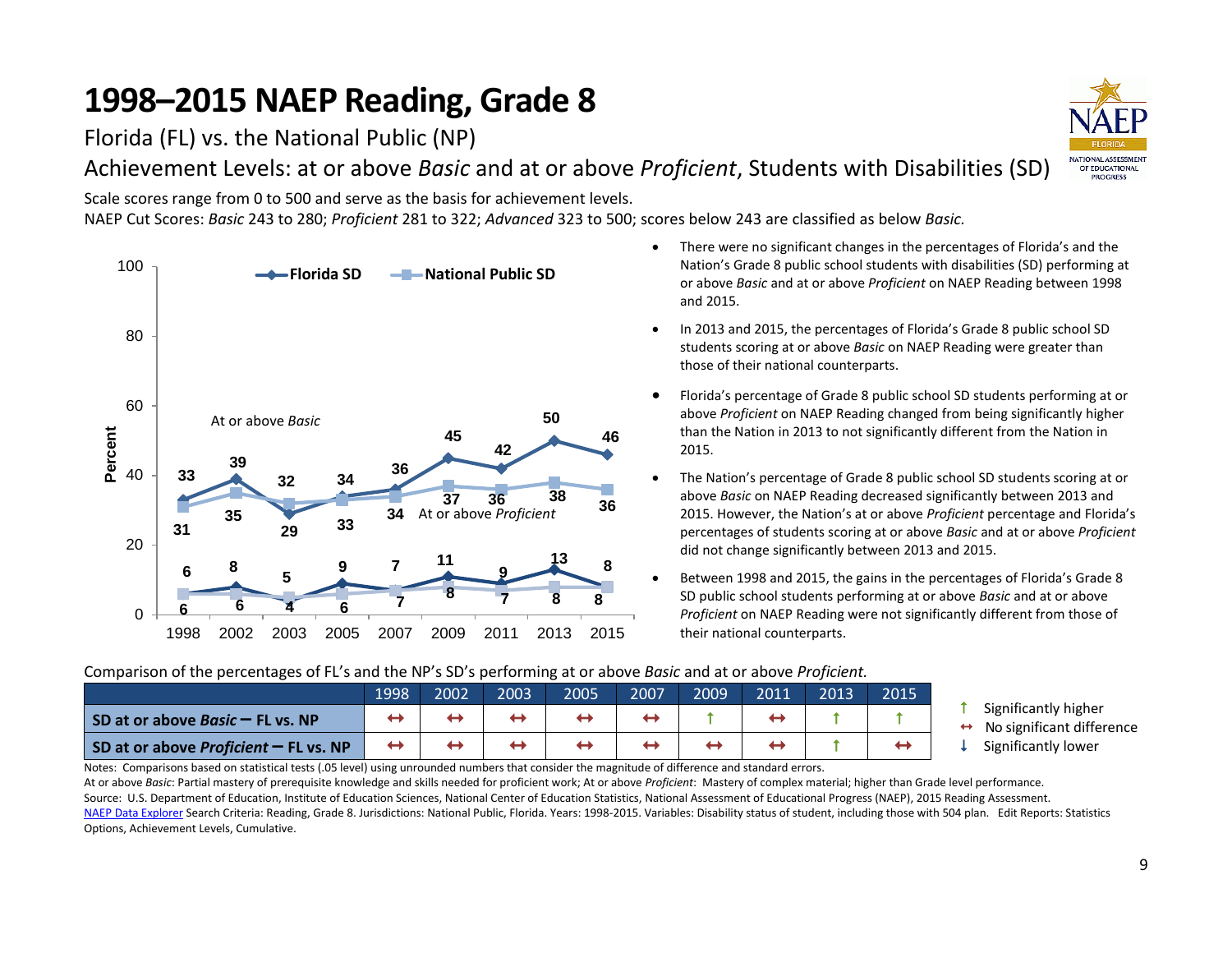Florida (FL) vs. the National Public (NP) Average Scale Scores, English Language Learners (ELLs)

Scale scores range from 0 to 500 and serve as the basis for achievement levels. NAEP Cut Scores: *Basic* 243 to 280; *Proficient* 281 to 322; *Advanced* 323 to 500; scores below 243 are classified as below *Basic*.



#### Comparison of the average scale scores of FL's and the NP's ELLs.

|                       | 2002 | 2003 | 2005 | 2007 | 2009 | 2011 | 2013 | 2015 |  |
|-----------------------|------|------|------|------|------|------|------|------|--|
| $ $ ELL $-$ FL vs. NP |      |      |      |      |      |      |      |      |  |

Learners (ELLs) had significant gains in their average scale scores on NAEP Reading between 2002 and 2015.

Neither Florida's nor the Nation's Grade 8 public school English Language

- Since 2011, Florida's Grade 8 public school ELLs have had NAEP Reading average scale scores that were not significantly different from those of their national counterparts.
- Neither Florida's nor the Nation's Grade 8 public school ELLs had significant changes in their NAEP Reading average scale scores between 2013 and 2015.
- There was no significant difference between Florida's and the Nation's changes in Grade 8 public school ELL NAEP Reading scores between 2002 and 2015.

| Significantly higher                        |
|---------------------------------------------|
| $\leftrightarrow$ No significant difference |
| $\downarrow$ Significantly lower            |

Note: Comparisons based on statistical tests (.05 level) using unrounded numbers that consider the magnitude of difference and standard errors.

Source: U.S. Department of Education, Institute of Education Sciences, National Center of Education Statistics, National Assessment of Educational Progress (NAEP), 2015 Reading Assessment. [NAEP Data Explorer S](http://nces.ed.gov/nationsreportcard/naepdata/)earch Criteria: Reading, Grade 8. Jurisdictions: National Public, Florida. Years: 2002-2015. Variables: Status as English Language Learner, 2 categories. Edit Reports: Statistics Options, Average Scale Scores.